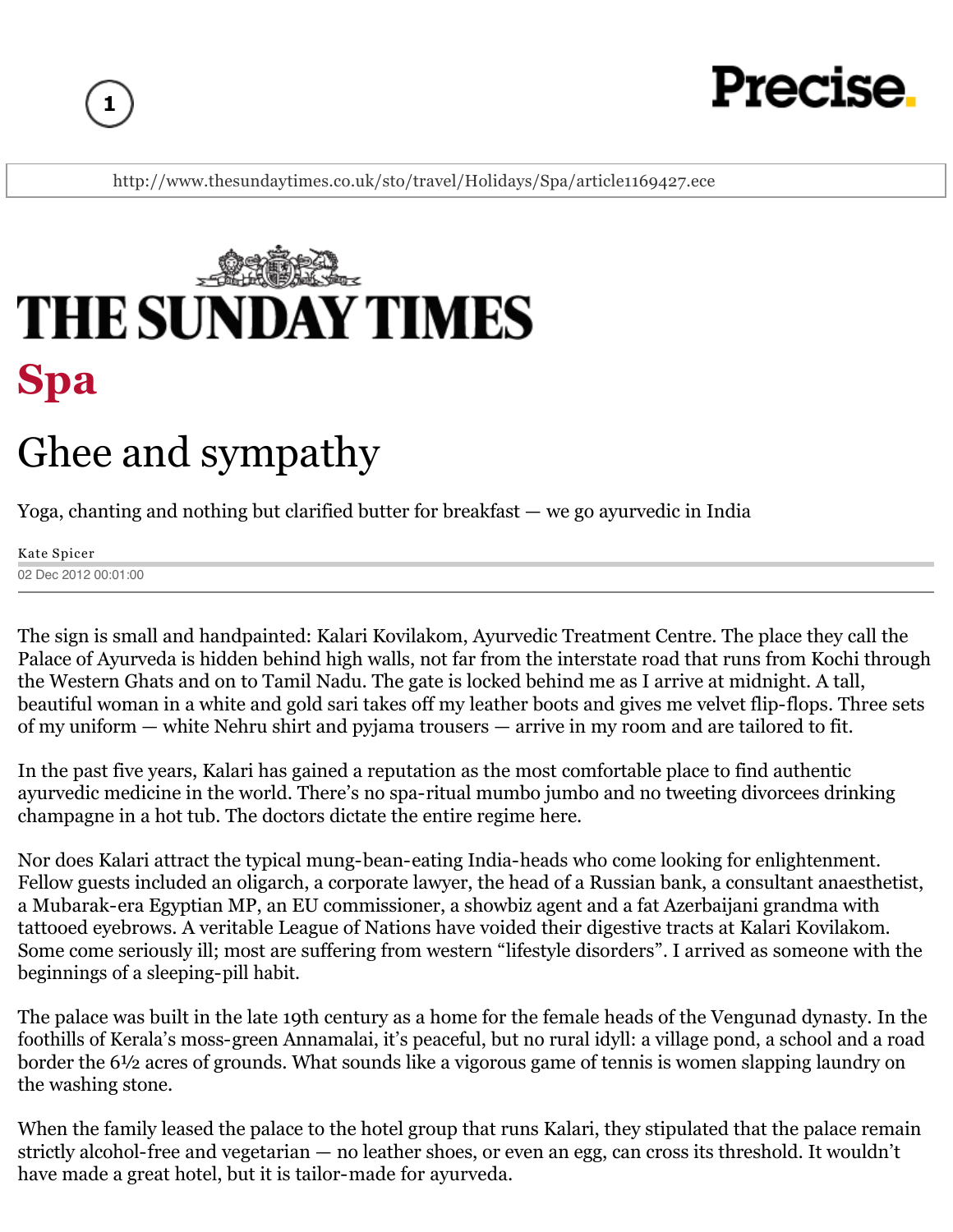After the ghee, I walk the grounds, inspecting life in our little world while releasing oily burps Nobody has breakfast in their early days at Kalari, unless a daily dose of warm, medicated clarified butter is your idea of a good meal. The most commonly overheard phrase here is: "Are you off the ghee yet?" It's drunk in panchakarma because it aids the expulsion of fat-soluble toxins. For a westerner, this is a metaphysical journey into something ritualistic, exotic and mystical; for the doctors, it's empirical.

After the ghee, I walk the grounds, inspecting life in our little world while releasing oily burps. The schoolkids chanting, a vast banana leaf caught by a breeze, whipping back and forth — everything combines to keep us in a trance-like state. The ghee alters the mind, and it is only one part of our treatment.

There are twice-daily massages, intense, oily and pungent. The symbiotic yoga programme includes chanting and daily yoga nidra, or psychic sleep.

The ghee-drinking can last up to seven days, until the doctors deem inmates ready to start the five cleansing rituals of panchakarma. Yes, we are patients. Kalari's official status is "hospital". The gates are locked and guarded. There are no excursions to buy handicrafts in surrounding villages, no trips to see elephants. Once inside, nobody leaves until their last day, when the staff gather at the steps in the entrance and wave them goodbye.

There's no telly, no radio, nothing modern except a little computer room off the library, which is well stocked with mind-improving works (Bertrand Russell, the Iliad) and junk (including farcical quantities of Eat Pray Love). The rooms are immaculate, but they could have been decorated in 2012 or 1812. If there is a journey here, then it is within. I am increasingly calm and happy, but I can't quite shake the suspicion that I'm a bit of a wally re-enacting an episode of Ab Fab.

Guests eat what the doctor orders, based on their diagnosis, in a tradition that goes back to ayurveda's roots, when the chef functioned as an apothecary. Lunch is cooked in stone pots and brass skillets with minuscule quantities of fat, mild spicing and vegetables such as drumstick, banana stem and endless gourds. Aside from spices and rice, almost everything is made using fresh produce. The food is transcendent, I love it. We eat in rows at tables for one, in an open dining-hall-cum-veranda that overlooks the grounds and the birds that live here with us — the eagles, treepies, woodpeckers and kingfishers, as well as butterflies the size of sparrows.

The 5.45am class is no chore: the sun rises through the trees and shafts of light steal into the yoga hall. Birdcall mixes with a comforting hubbub of temple music, bell-ringing and the odd distant truck horn. There is a trace of wood smoke in the air. The classes encompass simple stretches, pranayama — breathing exercises — and chanting. When the Egyptian MP walks out in protest, the senior yoga teacher, who has the people skills of an intolerant maths teacher, explains sternly that chanting is about "therapeutic vibrations and not religion". The doctors manage an exquisite, gentle charm; at these prices, so should the teacher.

There are only 18 ensuite rooms here, all original, from the little bridal suite on the top floor to the rani's mirrored and pillared quarters. There are also secrets to find in the palace: a small shrine set in the wall; a shuttered internal window that opens to release a gust of guava and coriander; the tail of a lizard disappearing into Krishna's ear.

After dinner, there's the dreaded cultural entertainment, but I open my heart and let myself love everything. Given the effort involved, it would be churlish not to, although sometimes, especially at the ghee stage, I sit on the big teak bed in my cool, dark room and wonder what the bleep I am doing here. Kalari offers a mixture of health, heritage, spiritual tourism and something rare and hard to define. Sitting by the little art pagoda, watching the oligarch sketching a cormorant, the Russian banker says: "There's magic here, isn't there?"

The evening before I leave, a monsoon downpour has stilled the air and the sky is an ominous violet. I get a feeling like homesickness, except it is for these grounds and the 70 kind and gentle people who all have the generosity of spirit that a Salman Rushdie character calls one of the "true wonders of India", that "hate-the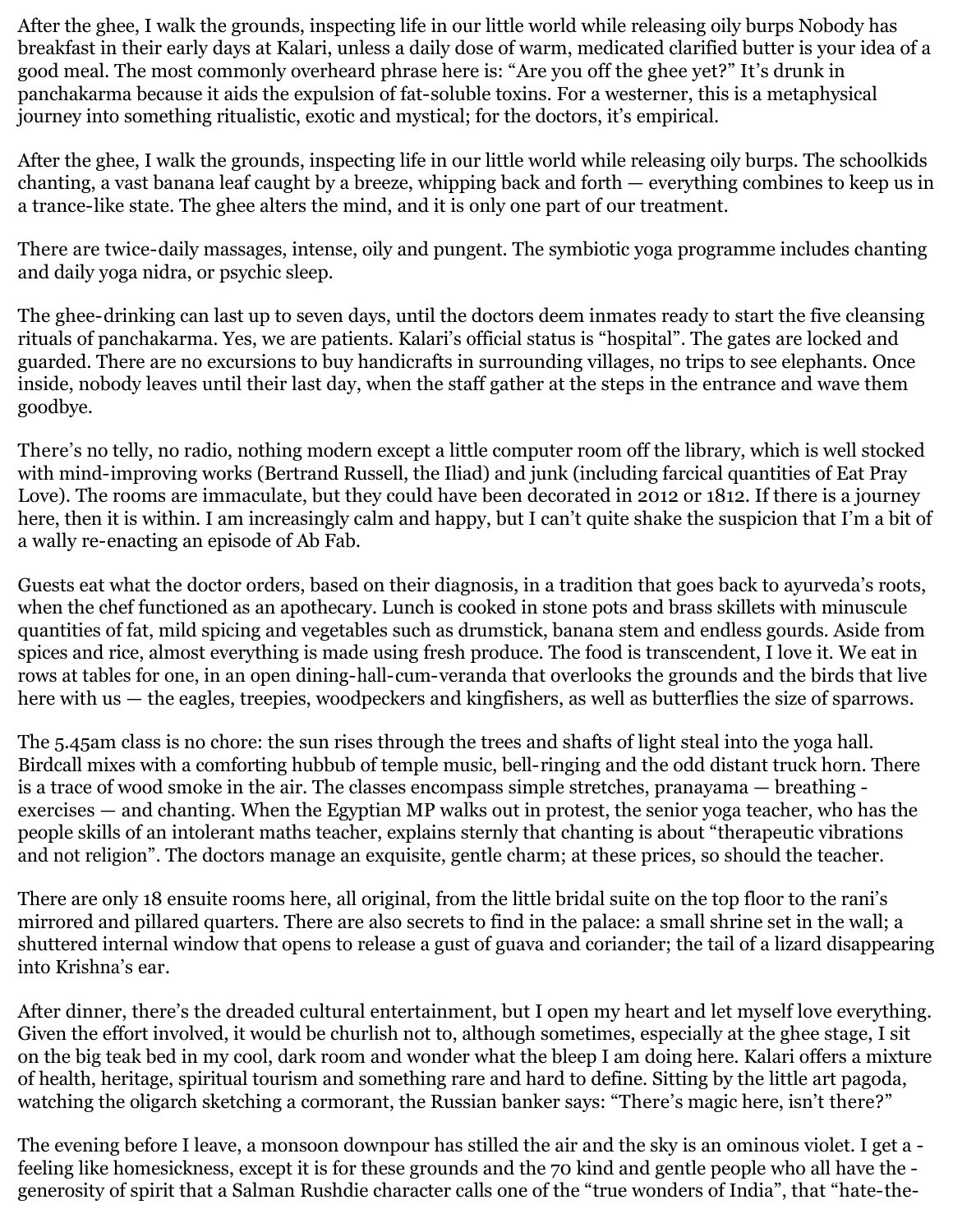$sin$ -and-love-the-sinner sweetness". We have been loved  $-$  and, in a tough world, that is the magic.

#### *Kate Spicer travelled as a guest of Kalari Kovilakom and Oman Air*

Oman Air (0844 482 2309, omanair.com) flies from Heathrow to Kochi; via Muscat; from £519. Two weeks at Kalari Kovilakom (00 91 49 2326 3737, kalarikovilakom.com) start at £3,417pp, including transfers, garments and treatments. For packages, try Ampersand Travel (020 7289 6100, ampersandtravel.com) or The Ultimate Travel Company (020 3051 8098, theultimatetravelcompany.co.uk).

#### Ayurvedic alternatives

#### **Somatheeram, Kerala, India**

The cottages are basic, but the setting is lovely  $-$  in gardens on a hilltop on the Malabar coast. Treatments are equally impressive and, post-massage, there's free yoga. Somatheeram (00 91 471 226 6501, somatheeram.org) has 14-night packages, including treatments and consultations, from £1,175pp, room-only. Qatar Airways (0870 389 8090, qatarairways.com) flies from Heathrow to Trivandrum via Doha; from £491.

#### **Ananda in the Himalayas, Uttaranchal, India**

The vast spa in this former maharajah's palace has a team of ultra-intuitive therapists and superb ayurvedic cuisine, but where the resort really excels is in the quality of its aftercare, encouraging guests to stay in touch. Health and Fitness Travel (0845 544 1936, healthandfitnesstravel.com) has a week from £2,620pp, full-board, including treatments, flights and transfers.

#### **Purity, Kerala, India**

For an intimate, almost villa-like version of a spa, try this boutique property on the banks of Lake Vembanad. The wellbeing centre is run by Kama Ayurveda, India's trendiest spa brand, which offers a range of tempting packages. Greaves (020 7487 9111, greavesindia.com) has a week from £2,325pp, full-board, including flights, transfers, treatments and yoga.

#### **Como Shambhala Estate, Ubud, Bali**

Set in a rainforest, Como Shambhala offers treatments led by ayurvedic doctors and a team of Indonesian therapists. The food is not strictly ayurvedic, but it's healthy and delicious. Essential Escapes (020 7284 3344, essentialescapes.co.uk) has a week from £3,499pp, full-board, including treatments, yoga, flights and transfers.

#### **Kempinski Hotel San Lawrenz, Gozo, Malta**

A five-star chain hotel is an unlikely location for a top-class ayurvedic centre, but don't be deterred. It is staffed by a qualified Ayurvedic consultant, and the chavitti thitummu treatment — for which your masseuse holds on to a ceiling rope and uses her feet to unknot your muscles — is unforgettable. Wellbeing Escapes (0845 602 6202, wellbeingescapes.co.uk) has a week from £1,319pp, half-board, including treatments, flights and transfers.

#### Related Images

### **NEED TO KNOW**